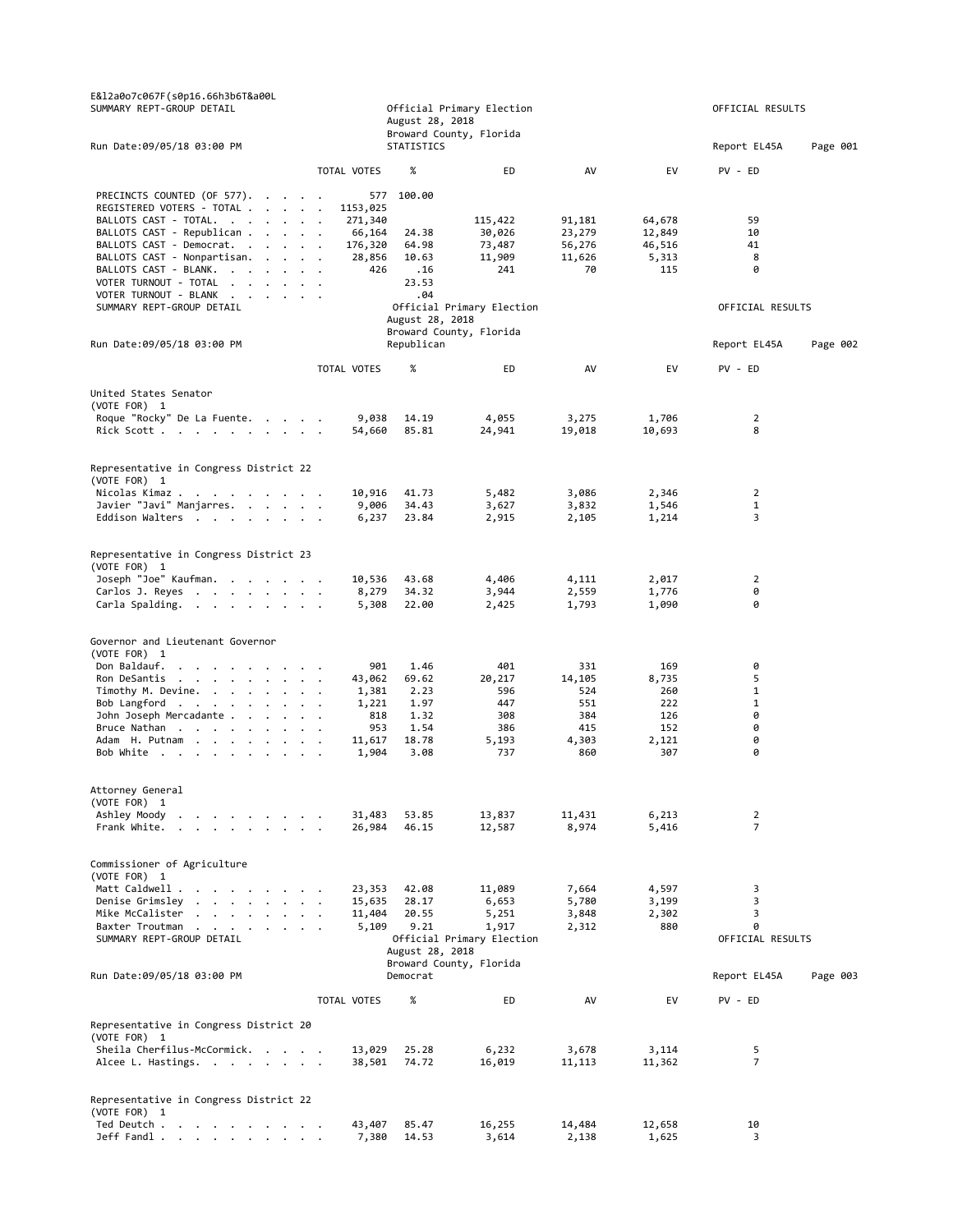| Imtiaz Ahmad Mohammad<br>Jared E. Moskowitz<br>$\cdots$<br>(VOTE FOR) 1<br>Andrew Dolberg.<br>$\cdot$ .<br>Elaine Geller<br>$\sim$ $\sim$ $\sim$<br>Michael Gottlieb<br>Stephen Korka<br>$\ddot{\phantom{a}}$<br>$\ddot{\phantom{a}}$<br>Daniel J. Stallone<br>$\sim$ $\sim$ $\sim$<br>$\ddot{\phantom{a}}$<br>$\ddot{\phantom{a}}$<br>(VOTE FOR) 1<br>Cindy Polo<br><b>Contract Contract</b><br>$\sim$ $\sim$<br>Rick Tapia<br>(VOTE FOR) 1<br>Javier Estevez.<br>$\cdot$ .<br>Ross Hancock<br>County Commissioner District 2<br>(VOTE FOR) 1 | 17,702<br>4,136<br>3,877<br>$\ddot{\phantom{a}}$<br>5,789<br>549<br>$\overline{\phantom{a}}$<br>729<br>$\ddot{\phantom{a}}$<br>2,276<br>800<br>563<br>728 | 27.43<br>25.71<br>38.39<br>3.64<br>4.83<br>73.99<br>26.01<br>43.61<br>56.39 | 1,697<br>1,757<br>2,007<br>248<br>299<br>986<br>324<br>259<br>325 | 1,326<br>1,256<br>2,006<br>147<br>293<br>567<br>223<br>127<br>172 | 1,111<br>864<br>1,776<br>154<br>137<br>723<br>253<br>176<br>230 | 2<br>0<br>0<br>0<br>0<br>0<br>0<br>$\mathbf{1}$<br>$\mathbf{1}$ |          |
|------------------------------------------------------------------------------------------------------------------------------------------------------------------------------------------------------------------------------------------------------------------------------------------------------------------------------------------------------------------------------------------------------------------------------------------------------------------------------------------------------------------------------------------------|-----------------------------------------------------------------------------------------------------------------------------------------------------------|-----------------------------------------------------------------------------|-------------------------------------------------------------------|-------------------------------------------------------------------|-----------------------------------------------------------------|-----------------------------------------------------------------|----------|
| State Representative District 98<br>State Representative District 103<br>State Representative District 105                                                                                                                                                                                                                                                                                                                                                                                                                                     |                                                                                                                                                           |                                                                             |                                                                   |                                                                   |                                                                 |                                                                 |          |
|                                                                                                                                                                                                                                                                                                                                                                                                                                                                                                                                                |                                                                                                                                                           |                                                                             |                                                                   |                                                                   |                                                                 |                                                                 |          |
|                                                                                                                                                                                                                                                                                                                                                                                                                                                                                                                                                |                                                                                                                                                           |                                                                             |                                                                   |                                                                   |                                                                 |                                                                 |          |
|                                                                                                                                                                                                                                                                                                                                                                                                                                                                                                                                                |                                                                                                                                                           |                                                                             |                                                                   |                                                                   |                                                                 |                                                                 |          |
|                                                                                                                                                                                                                                                                                                                                                                                                                                                                                                                                                |                                                                                                                                                           |                                                                             |                                                                   |                                                                   |                                                                 |                                                                 |          |
|                                                                                                                                                                                                                                                                                                                                                                                                                                                                                                                                                |                                                                                                                                                           |                                                                             |                                                                   |                                                                   |                                                                 |                                                                 |          |
|                                                                                                                                                                                                                                                                                                                                                                                                                                                                                                                                                |                                                                                                                                                           |                                                                             |                                                                   |                                                                   |                                                                 |                                                                 |          |
|                                                                                                                                                                                                                                                                                                                                                                                                                                                                                                                                                |                                                                                                                                                           |                                                                             |                                                                   |                                                                   |                                                                 |                                                                 |          |
|                                                                                                                                                                                                                                                                                                                                                                                                                                                                                                                                                |                                                                                                                                                           |                                                                             |                                                                   |                                                                   |                                                                 |                                                                 |          |
|                                                                                                                                                                                                                                                                                                                                                                                                                                                                                                                                                |                                                                                                                                                           |                                                                             |                                                                   |                                                                   |                                                                 |                                                                 |          |
|                                                                                                                                                                                                                                                                                                                                                                                                                                                                                                                                                |                                                                                                                                                           | 78.82                                                                       | 6,241                                                             | 6,491                                                             | 4,967                                                           | 3                                                               |          |
| (VOTE FOR) 1                                                                                                                                                                                                                                                                                                                                                                                                                                                                                                                                   | 4,758                                                                                                                                                     | 21.18                                                                       | 2,309                                                             | 1,098                                                             | 1,350                                                           | 1                                                               |          |
| State Representative UPC District 97                                                                                                                                                                                                                                                                                                                                                                                                                                                                                                           |                                                                                                                                                           |                                                                             |                                                                   |                                                                   |                                                                 |                                                                 |          |
| Kristin Jacobs.                                                                                                                                                                                                                                                                                                                                                                                                                                                                                                                                | 17,329                                                                                                                                                    | 79.27                                                                       | 6,580                                                             | 5,941                                                             | 4,801                                                           | 7                                                               |          |
| (VOTE FOR) 1<br>Saima Farooqui.<br>the company of the company of                                                                                                                                                                                                                                                                                                                                                                                                                                                                               | 4,532                                                                                                                                                     | 20.73                                                                       | 2,166                                                             | 1,218                                                             | 1,146                                                           | 2                                                               |          |
| State Representative UPC District 96                                                                                                                                                                                                                                                                                                                                                                                                                                                                                                           |                                                                                                                                                           |                                                                             |                                                                   |                                                                   |                                                                 |                                                                 |          |
|                                                                                                                                                                                                                                                                                                                                                                                                                                                                                                                                                | TOTAL VOTES                                                                                                                                               | %                                                                           | ED                                                                | AV                                                                | EV                                                              | PV - ED                                                         |          |
| Run Date:09/05/18 03:00 PM                                                                                                                                                                                                                                                                                                                                                                                                                                                                                                                     |                                                                                                                                                           | Democrat                                                                    | Broward County, Florida                                           |                                                                   |                                                                 | Report EL45A                                                    | Page 004 |
| SUMMARY REPT-GROUP DETAIL                                                                                                                                                                                                                                                                                                                                                                                                                                                                                                                      |                                                                                                                                                           | August 28, 2018                                                             | Official Primary Election                                         |                                                                   |                                                                 | OFFICIAL RESULTS                                                |          |
| Paulette V. Armstead. .<br>$\cdot$ $\cdot$ $\cdot$ $\cdot$ $\cdot$<br>Patricia Hawkins-Williams                                                                                                                                                                                                                                                                                                                                                                                                                                                | 7,066<br>10,018                                                                                                                                           | 41.36<br>58.64                                                              | 2,839<br>4,395                                                    | 2,765<br>3,248                                                    | 1,461<br>2,374                                                  | $\mathbf{1}$<br>$\mathbf{1}$                                    |          |
| State Representative UPC District 92<br>(VOTE FOR) 1                                                                                                                                                                                                                                                                                                                                                                                                                                                                                           |                                                                                                                                                           |                                                                             |                                                                   |                                                                   |                                                                 |                                                                 |          |
| Jim Waldman.                                                                                                                                                                                                                                                                                                                                                                                                                                                                                                                                   | 11,570                                                                                                                                                    | 29.79                                                                       | 4,723                                                             | 4,298                                                             | 2,544                                                           | 5                                                               |          |
| (VOTE FOR) 1<br>Gary M. Farmer Jr.                                                                                                                                                                                                                                                                                                                                                                                                                                                                                                             | 27,264                                                                                                                                                    | 70.21                                                                       | 10,700                                                            | 9,672                                                             | 6,886                                                           | 6                                                               |          |
| State Senator District 34                                                                                                                                                                                                                                                                                                                                                                                                                                                                                                                      |                                                                                                                                                           |                                                                             |                                                                   |                                                                   |                                                                 |                                                                 |          |
| Jeffrey Duane Porter.<br>Roy David Walker                                                                                                                                                                                                                                                                                                                                                                                                                                                                                                      | 21,866<br>33,125                                                                                                                                          | 13.73<br>20.80                                                              | 9,827<br>11,983                                                   | 6,612<br>12,716                                                   | 5,424<br>8,416                                                  | 3<br>10                                                         |          |
| (VOTE FOR) 1<br>Nicole "Nikki" Fried.                                                                                                                                                                                                                                                                                                                                                                                                                                                                                                          | 104,279                                                                                                                                                   | 65.47                                                                       | 43,976                                                            | 31,230                                                            | 29,050                                                          | 23                                                              |          |
| Commissioner of Agriculture                                                                                                                                                                                                                                                                                                                                                                                                                                                                                                                    |                                                                                                                                                           |                                                                             |                                                                   |                                                                   |                                                                 |                                                                 |          |
| (VOTE FOR) 1<br>Sean Shaw<br>Ryan Torrens                                                                                                                                                                                                                                                                                                                                                                                                                                                                                                      | 124,739<br>31,912                                                                                                                                         | 79.63<br>20.37                                                              | 50,922<br>13,651                                                  | 38,744<br>10,848                                                  | 35,041<br>7,409                                                 | 32<br>4                                                         |          |
| Attorney General                                                                                                                                                                                                                                                                                                                                                                                                                                                                                                                               |                                                                                                                                                           |                                                                             |                                                                   |                                                                   |                                                                 |                                                                 |          |
| John Wetherbee.                                                                                                                                                                                                                                                                                                                                                                                                                                                                                                                                | 927                                                                                                                                                       | .54                                                                         | 334                                                               | 444                                                               | 149                                                             | 0                                                               |          |
| Philip Levine .<br>the contract of the contract of<br>$\ddot{\phantom{0}}$<br>Alex "Lundy" Lundmark                                                                                                                                                                                                                                                                                                                                                                                                                                            | 47,323<br>$\ddot{\phantom{a}}$<br>616                                                                                                                     | 27.54<br>.36                                                                | 15,747<br>274                                                     | 17,271<br>249                                                     | 14,301<br>93                                                    | 4<br>0                                                          |          |
| Chris King $\cdots$ $\cdots$ $\cdots$                                                                                                                                                                                                                                                                                                                                                                                                                                                                                                          | 1,725                                                                                                                                                     | 1.00                                                                        | 664                                                               | 740                                                               | 321                                                             | 0                                                               |          |
| Gwen Graham.<br>and the company of the<br>$\cdot$<br>$\cdot$<br>$\ddot{\phantom{0}}$<br>Jeff Greene.<br>and the contract of the con-<br>$\cdots$                                                                                                                                                                                                                                                                                                                                                                                               | 31,291<br>$\bullet$<br>21,095                                                                                                                             | 18.21<br>12.28                                                              | 14,258<br>4,389                                                   | 9,825<br>12,039                                                   | 7,201<br>4,665                                                  | 7<br>2                                                          |          |
| Andrew Gillum .<br>$\sim$ $\sim$                                                                                                                                                                                                                                                                                                                                                                                                                                                                                                               | 68,864                                                                                                                                                    | 40.07                                                                       | 36,270                                                            | 13,602                                                            | 18,965                                                          | 27                                                              |          |
|                                                                                                                                                                                                                                                                                                                                                                                                                                                                                                                                                |                                                                                                                                                           |                                                                             |                                                                   |                                                                   |                                                                 |                                                                 |          |
| Governor and Lieutenant Governor<br>(VOTE FOR) 1                                                                                                                                                                                                                                                                                                                                                                                                                                                                                               |                                                                                                                                                           |                                                                             |                                                                   |                                                                   |                                                                 |                                                                 |          |
|                                                                                                                                                                                                                                                                                                                                                                                                                                                                                                                                                |                                                                                                                                                           | 73.54                                                                       | 2,888                                                             | 807<br>1,971                                                      | 412<br>1,341                                                    | 0<br>$\overline{2}$                                             |          |
| Ricardo De La Fuente.<br>Frederica S. Wilson                                                                                                                                                                                                                                                                                                                                                                                                                                                                                                   | 2,232<br>6,202                                                                                                                                            | 26.46                                                                       | 1,013                                                             |                                                                   |                                                                 |                                                                 |          |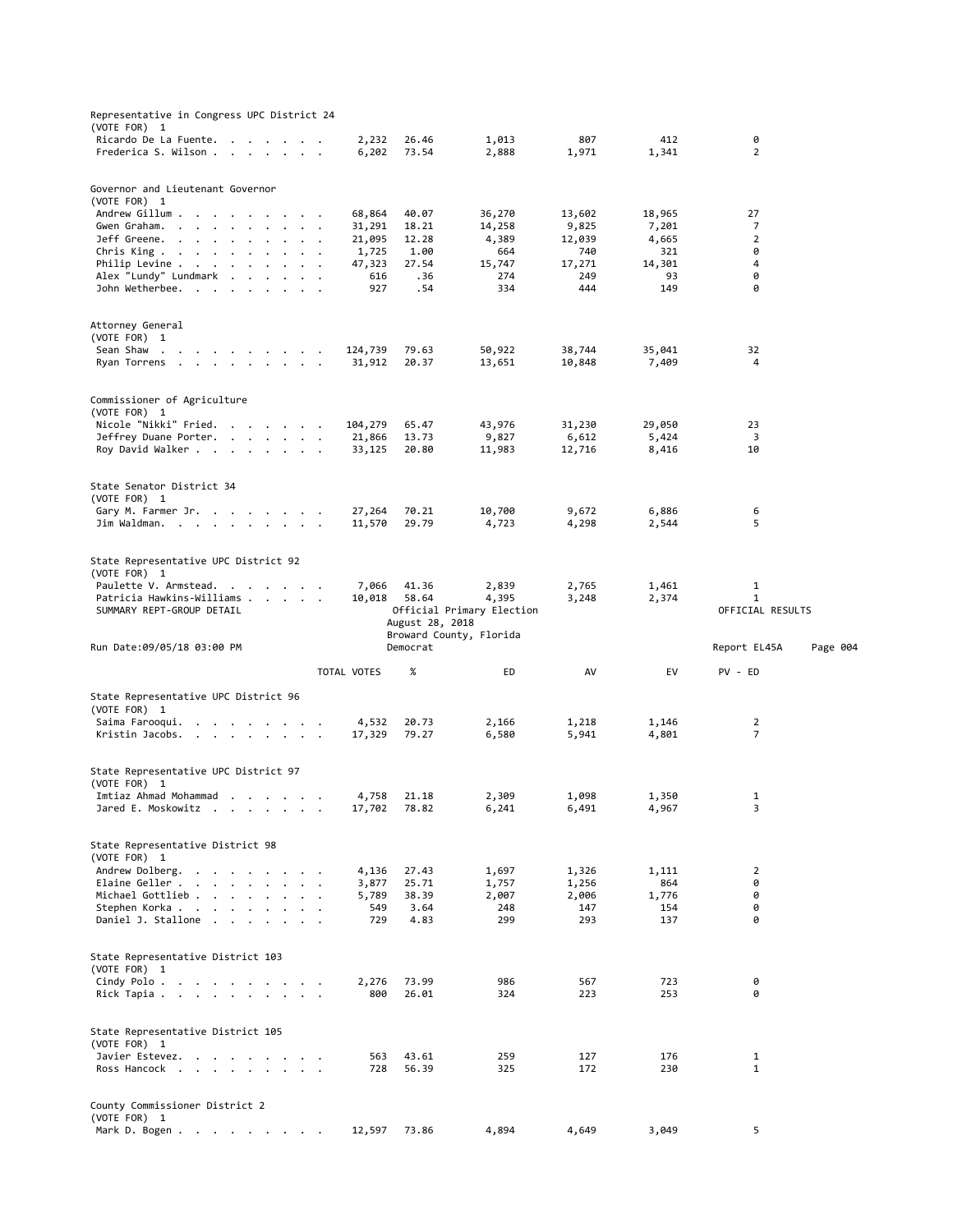| Ryan Ross                                                      | 4,459              | 26.14           | 2,070                              | 1,415            | 973              | $\mathbf{1}$          |          |
|----------------------------------------------------------------|--------------------|-----------------|------------------------------------|------------------|------------------|-----------------------|----------|
| County Commissioner UPC District 6                             |                    |                 |                                    |                  |                  |                       |          |
| (VOTE FOR) 1                                                   |                    |                 |                                    |                  |                  |                       |          |
| Altaf Ahmed.                                                   | 5,283              | 23.62           | 2,560                              | 1,565            | 1,157            | 1                     |          |
| Quentin "Beam" Furr<br>SUMMARY REPT-GROUP DETAIL               |                    | 17,080 76.38    | 6,677<br>Official Primary Election | 6,892            | 3,506            | 5<br>OFFICIAL RESULTS |          |
|                                                                |                    | August 28, 2018 |                                    |                  |                  |                       |          |
|                                                                |                    |                 | Broward County, Florida            |                  |                  |                       |          |
| Run Date:09/05/18 03:00 PM                                     |                    | Nonpartisan     |                                    |                  |                  | Report EL45A          | Page 005 |
|                                                                | TOTAL VOTES        | %               | ED                                 | AV               | EV               | PV - ED               |          |
|                                                                |                    |                 |                                    |                  |                  |                       |          |
| Circuit Judge, 17th Judicial Circuit, Group 8                  |                    |                 |                                    |                  |                  |                       |          |
| (VOTE FOR) 1                                                   |                    |                 |                                    |                  |                  |                       |          |
| Ernest Albert Kollra.<br>Alan B. Schneider.                    | 114,690<br>112,587 | 50.46<br>49.54  | 47,278<br>46,517                   | 38,028<br>39,947 | 29,362<br>26,098 | 22<br>25              |          |
|                                                                |                    |                 |                                    |                  |                  |                       |          |
|                                                                |                    |                 |                                    |                  |                  |                       |          |
| Circuit Judge, 17th Judicial Circuit, Group 36                 |                    |                 |                                    |                  |                  |                       |          |
| (VOTE FOR) 1<br>Shari Beth Africk-Olefson                      | 125,211            | 54.17           | 52,375                             | 40,410           | 32,398           | 28                    |          |
| Kristin Weisberg Padowitz                                      | 105,929            | 45.83           | 42,917                             | 38,583           | 24,409           | 20                    |          |
|                                                                |                    |                 |                                    |                  |                  |                       |          |
| Circuit Judge, 17th Judicial Circuit, Group 38                 |                    |                 |                                    |                  |                  |                       |          |
| (VOTE FOR) 1                                                   |                    |                 |                                    |                  |                  |                       |          |
| Jason Allen-Rosner                                             | 50,372             | 22.09           | 20,768                             | 17,534           | 12,059           | 11                    |          |
| Melissa Minsk Donoho.                                          | 40,425             | 17.73           | 17,452                             | 13,244           | 9,720            | 9                     |          |
| Linda Marie Leali.<br>Stefanie Camille Moon                    | 38,754             | 17.00           | 15,289                             | 15,327           | 8,129            | 9<br>22               |          |
|                                                                | 98,458             | 43.18           | 40,563                             | 31,752           | 26,121           |                       |          |
|                                                                |                    |                 |                                    |                  |                  |                       |          |
| Circuit Judge, 17th Judicial Circuit, Group 39                 |                    |                 |                                    |                  |                  |                       |          |
| (VOTE FOR) 1<br>Susan Lynn Alspector.                          | 116,386            | 51.89           | 46,657                             | 42,511           | 27,197           | 21                    |          |
| Camille Coolidge-Shotwell                                      | 107,906            | 48.11           | 45,394                             | 34,724           | 27,763           | 25                    |          |
|                                                                |                    |                 |                                    |                  |                  |                       |          |
|                                                                |                    |                 |                                    |                  |                  |                       |          |
| Circuit Judge, 17th Judicial Circuit, Group 42<br>(VOTE FOR) 1 |                    |                 |                                    |                  |                  |                       |          |
| Richard Brian Kaplan.                                          | 113,690            | 49.93           | 50,381                             | 36,521           | 26,762           | 26                    |          |
| Michael Usan                                                   | 114,021            | 50.07           | 43,230                             | 41,642           | 29,129           | 20                    |          |
|                                                                |                    |                 |                                    |                  |                  |                       |          |
| Circuit Judge, 17th Judicial Circuit, Group 43                 |                    |                 |                                    |                  |                  |                       |          |
| (VOTE FOR) 1                                                   |                    |                 |                                    |                  |                  |                       |          |
| Karen Elizabeth Berger                                         | 110,066            | 48.56           | 48,438                             | 35,797           | 25,811           | 20                    |          |
| Dan Casey                                                      | 116,588            | 51.44           | 44,848                             | 41,967           | 29,748           | 25                    |          |
|                                                                |                    |                 |                                    |                  |                  |                       |          |
| Circuit Judge, 17th Judicial Circuit, Group 46                 |                    |                 |                                    |                  |                  |                       |          |
| (VOTE FOR) 1                                                   |                    |                 |                                    |                  |                  |                       |          |
| H. James Curry.<br>Maria Markhasin-Weekes                      | 78,687<br>101,308  | 34.67<br>44.64  | 33,821<br>39,409                   | 23,678<br>37,178 | 21,166<br>24,705 | 22<br>16              |          |
| Walter "Dale" Miller.                                          | 46,948             | 20.69           | 20,386                             | 16,664           | 9,888            | 10                    |          |
|                                                                |                    |                 |                                    |                  |                  |                       |          |
|                                                                |                    |                 |                                    |                  |                  |                       |          |
| County Court Judge, Group 9<br>(VOTE FOR) 1                    |                    |                 |                                    |                  |                  |                       |          |
| Corey Amanda Cawthon.                                          | 80,683             | 36.44           | 31,384                             | 29,740           | 19,546           | 13                    |          |
| Tanner Channing Demmery.                                       | 79,295             | 35.81           | 34,587                             | 23,579           | 21,106           | 23                    |          |
| Leonore M. Greller                                             | 61,440             | 27.75           | 25,105                             | 22,611           | 13,711           | 13                    |          |
|                                                                |                    |                 |                                    |                  |                  |                       |          |
| County Court Judge, Group 10                                   |                    |                 |                                    |                  |                  |                       |          |
| (VOTE FOR) 1                                                   |                    |                 | 55,574                             |                  |                  |                       |          |
| Robert F. "Bob" Diaz.<br>Michael John Heise                    | 131,507<br>90,986  | 59.11<br>40.89  | 35,807                             | 42,832<br>33,909 | 33,074<br>21,248 | 27<br>22              |          |
| SUMMARY REPT-GROUP DETAIL                                      |                    |                 | Official Primary Election          |                  |                  | OFFICIAL RESULTS      |          |
|                                                                |                    | August 28, 2018 |                                    |                  |                  |                       |          |
|                                                                |                    |                 | Broward County, Florida            |                  |                  |                       |          |
| Run Date:09/05/18 03:00 PM                                     |                    | Nonpartisan     |                                    |                  |                  | Report EL45A          | Page 006 |
|                                                                | TOTAL VOTES        | %               | ED                                 | AV               | EV               | PV - ED               |          |
|                                                                |                    |                 |                                    |                  |                  |                       |          |
| County Court Judge, Group 17<br>(VOTE FOR) 1                   |                    |                 |                                    |                  |                  |                       |          |
| Michael Davis                                                  | 131,243            | 57.51           | 54,035                             | 45,704           | 31,475           | 29                    |          |
| Rhoda Ann Sokoloff                                             | 96,950             | 42.49           | 39,687                             | 32,835           | 24,408           | 20                    |          |
|                                                                |                    |                 |                                    |                  |                  |                       |          |

County Court Judge, Group 19 (VOTE FOR) 1